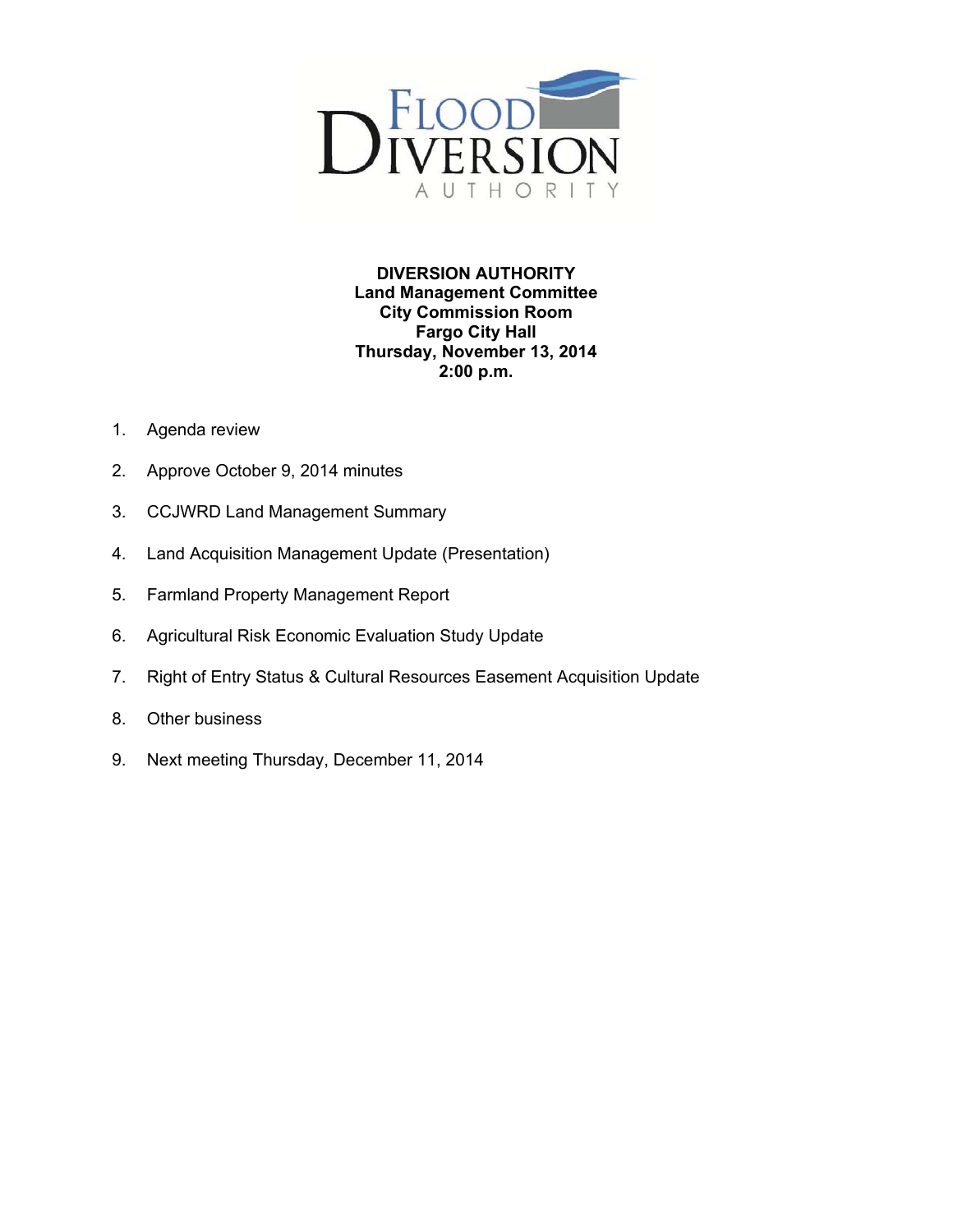# **DIVERSION AUTHORITY Land Management Committee City Commission Room Fargo City Hall Thursday, October 9, 2014 2:00 p.m.**

Committee Members Present: Oxbow Mayor Jim Nyhof, Moorhead City Council Member Heidi Durand, Cass County Commission Representative Darrell Vanyo, Fargo City Administrator Pat Zavoral, Cass County Administrator Keith Berndt, Moorhead City Administrator Michael Redlinger, Clay County Administrator Brian Berg, Fargo Director of Engineering Mark Bittner, Moorhead City Engineer Bob Zimmerman, Fargo City Engineer April Walker, Cass County Joint Water Resource District Representative Mark Brodshaug.

Others Present: Eric Dodds - AE2S; Terry Williams and Brett Coleman - US Army Corps of Engineers; Lyndon Pease - Moore Engineering.

The meeting was called to order by Darrell Vanyo.

## Agenda review

Darrell Vanyo requested an item be added to the Agenda under "Other Business" to discuss the Oxbow/Hickson/Bakke ring levee.

## Approve September 12, 2014 Minutes

Heidi Durand moved the minutes from the September 12, 2014 meeting be approved. Mark Bittner seconded the motion. All the members voted aye and the motion was declared carried.

## CCJWRD Land Management Summary

Mark Brodshaug shared the Land Management Summary and pointed out that four more appraisal reviews have come back from the Corps and were approved at the Joint Water Resource District Meeting earlier today. There are more in the queue, he said; two more Oxbow residential appraisals have been submitted to the Corps, as have a couple more agricultural appraisals. He said ProSource met with the homeowners of the first seven Oxbow properties that need to be purchased in the spring. So far a purchase agreement has only been entered into on one of the homes needed, he said, and those residents moved to Fargo. It is somewhat concerning that more haven't been purchased, he said, hopefully the pace can be picked up and some progress can be made in the next couple weeks. He said part of the problem is that three parties are involved: the homeowner, builder and the negotiator. Some of the difficulties incurred in coming to an agreement is that the same house cannot be replicated today and conform to code. He said the builder needs to break down the costs enough so the parties involved can negotiate what aspects are considered betterments; therefore, he said there is a lot of back and forth involved.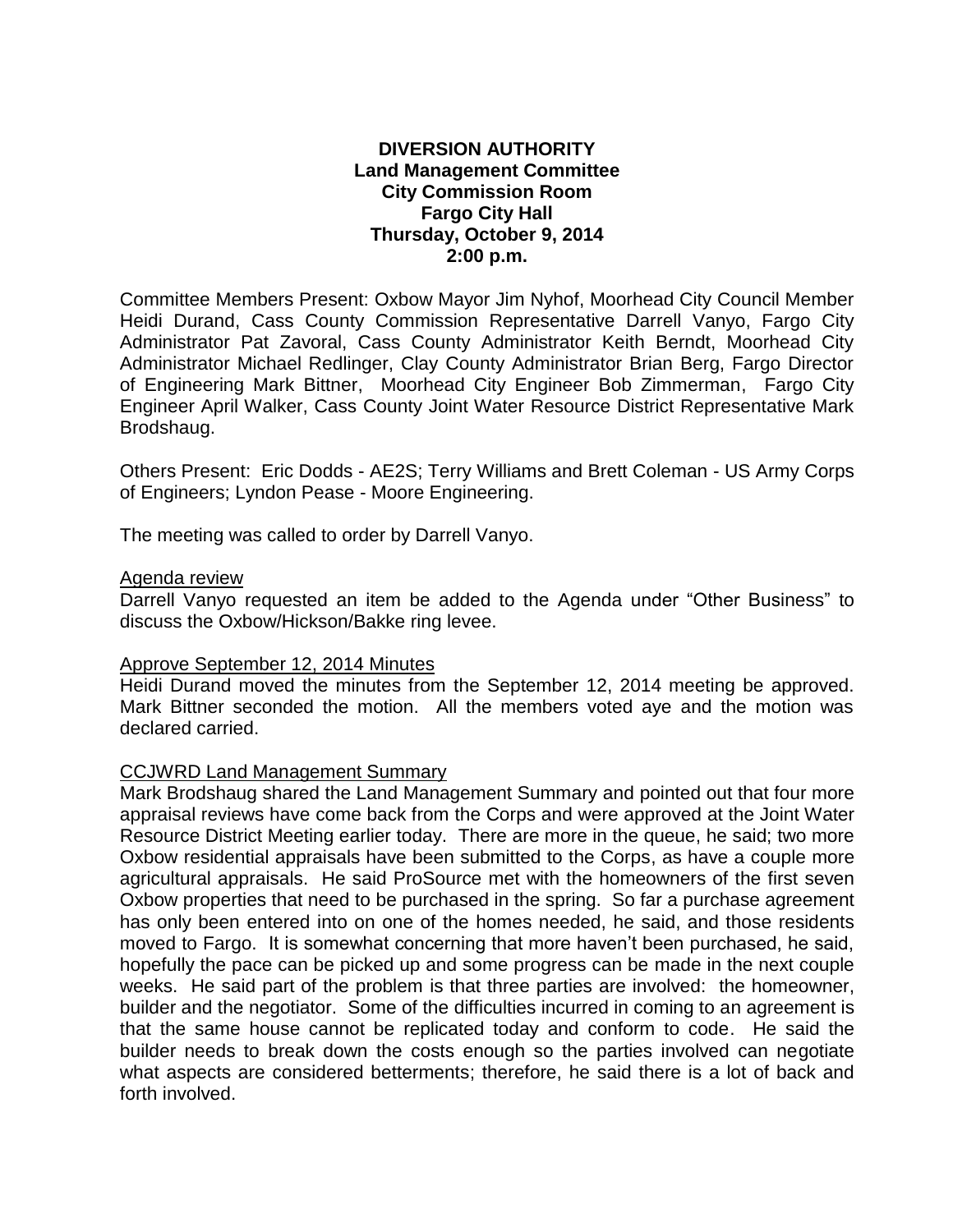Jim Nyhof said it would be helpful if ProSource could be more engaged; promises have been made for several weeks that they would be here and there are homeowners ready to talk with the negotiator. He said earlier the hope was to process 5 or 6 appraisals per week, now it seems the expectation is down to 2 or 3 per week.

Eric Dodds said there has been a round of phone calls made to all property owners in Oxbow, and he has been told by ProSource that they wait for information from builders as well. He said there have been discussions about having ProSource here every few weeks.

In response to a question from Pat Zavoral about whether more appraisers are needed to get this done and whether a template has been developed to make the process more efficient, Mark Brodshaug said that the appraisers know what the Corps wants for the 40 houses in Oxbow so what they are working with is close to being a template. However, he said, the rest of the properties are so individualized or specialized that each is a separate case. He said there is a problem getting appraisers with the necessary specialized credentials.

Darrell Vanyo asked Eric Dodds to work with Mark Brodshaug to develop an outline, whether it be a presentation or some kind of document, identifying more clearly where the problem lies. He said he hears many reasons why and where the problems may be; however, he is not comfortable knowing if any are correct and would like to identify it more clearly.

Pat Zavoral said the same problems exist for the in-town acquisitions too because most were expected to be done by July. He said he does not look at the Joint Water Resource District Board as the problem and he feels more than just Oxbow should be studied. He said the appraisers seem to be taking a long time.

Keith Berndt said this may be an ongoing issue in Oxbow and there is a high percentage of residents planning to build new houses. He said an insurance company can quickly come up with a replacement value on property with just some info on basic characteristics of a home. He said it seems there must be a way to establish a figure to streamline the process and avoid the complex appraisal issue. He said perhaps a percent of the taxable value could be used.

In response to a question from Mark Bittner about whether there is resistance from builders, Eric Dodds said it has been left to the homeowner in Oxbow to identify and engage their builder in the process. The appraiser sets the value of the current house and the builder sets the cost to build the replacement house.

Mark Bittner said perhaps a negotiator working on behalf of the Diversion Authority whose task would be to work with the appraisers could help the process.

Eric Dodds said there is a separation between the negotiators and appraisers; however, they are third party contracts. He said Mr. Bittner has a good point and that is why the PMC has started becoming more involved in the process. He said his team can help but will still want to rely on properly certified folks.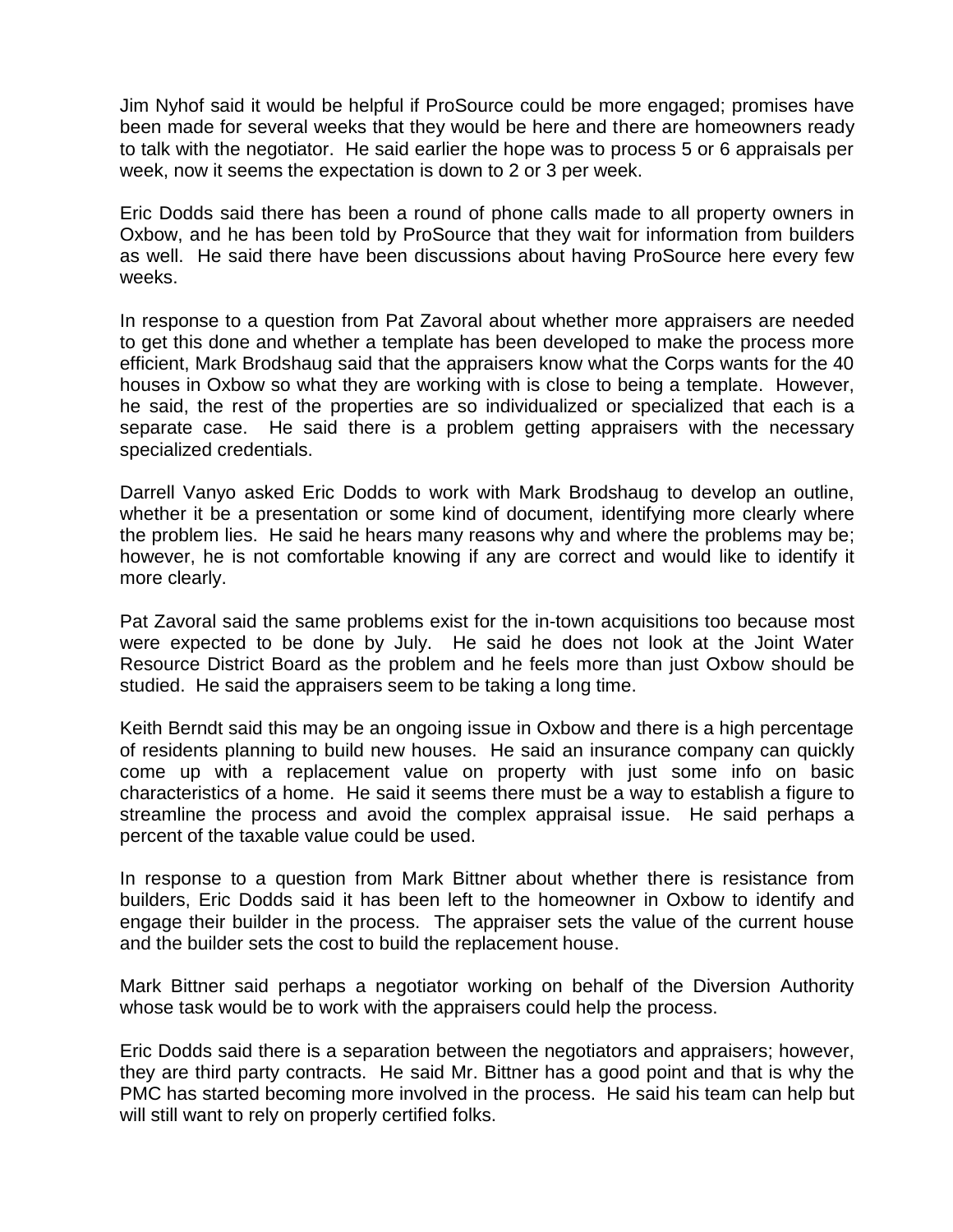Mark Brodshaug said experienced professionals have been relied on to keep things fair. He said perhaps now with the problem of getting things done, things could be looked at again.

# Owned Property Management Update

Eric Dodds said one hardship property of about 15 acres that was purchased in Minnesota has had structures removed and staff has been discussing whether access or hunting should be allowed. He said Clay County allows access following DNR rules on these types of properties. When looking at allowing access, he said, it was realized that some cleanup from structures being removed still needs to be done. Work is being done to get a contractor out there to clean it up, he said, and the property will be posted for no access this fall. After it is cleaned up, he said, the decision can be made about future access.

# Agricultural Risk Economic Evaluation Study Update

Eric Dodds said the Agribusiness Department at NDSU was hired to work on the crop insurance study. They gave a presentation on their proposed approach for the project, he said, and the Ag Committee felt comfortable that the group had a good grasp on the impacts to agriculture and are working to quantify those. He said they are looking forward to getting draft results in mid-December.

Mark Brodshaug said NDSU is zeroing in on the impacts to farming from the diversion operation and not the reduction in value to land from the development right standpoint. The point was made that insurance implies a deductible and that someone pays a premium, he said, and they are looking at both an insurance product and another type of replacement product.

## Right of Entry Status and Cultural Resources Easement Acquisition Update

Lyndon Pease survey activity is elevated during fall and spring because it is the best time to access land with minimal intrusion on crops. He said currently the only activity on the diversion channel portion itself is around the Maple River where the USGS will do some sediment discharge and water surface elevation sampling in the area of the proposed aqueduct around Maple River. Access to 18 parcels has been identified as necessary, he said, and the process to acquire access is just beginning. He said along the southern alignment/staging area 70-80 parcels on the North Dakota side were identified as needing a variety of surveys. He said about 40 of the agreements have been returned and survey crews are expected to work on cultural resource Phase 1 surveys next week. Work is underway to obtain access to 15 parcels within the staging area along the southern alignment, he said. Some work for geotechnical borings is expected to begin soon in that area, he said, and will likely be ongoing for several months. In the Oxbow/Hickson/Bakke ring levee area, access is needed for some topographic surveys to supplement some of the ditch and drainage designs, he said, and the intent is to get that done this fall. Also, as part of the cemetery mitigation plan, he said, access to 11 cemeteries will be needed for minimally intrusive cultural resource surveys. He said 6 of the cemeteries are in North Dakota and 5 are in Minnesota. Letters and access agreements were sent to the owners of the North Dakota properties last week, he said, and so far one has been returned granting access.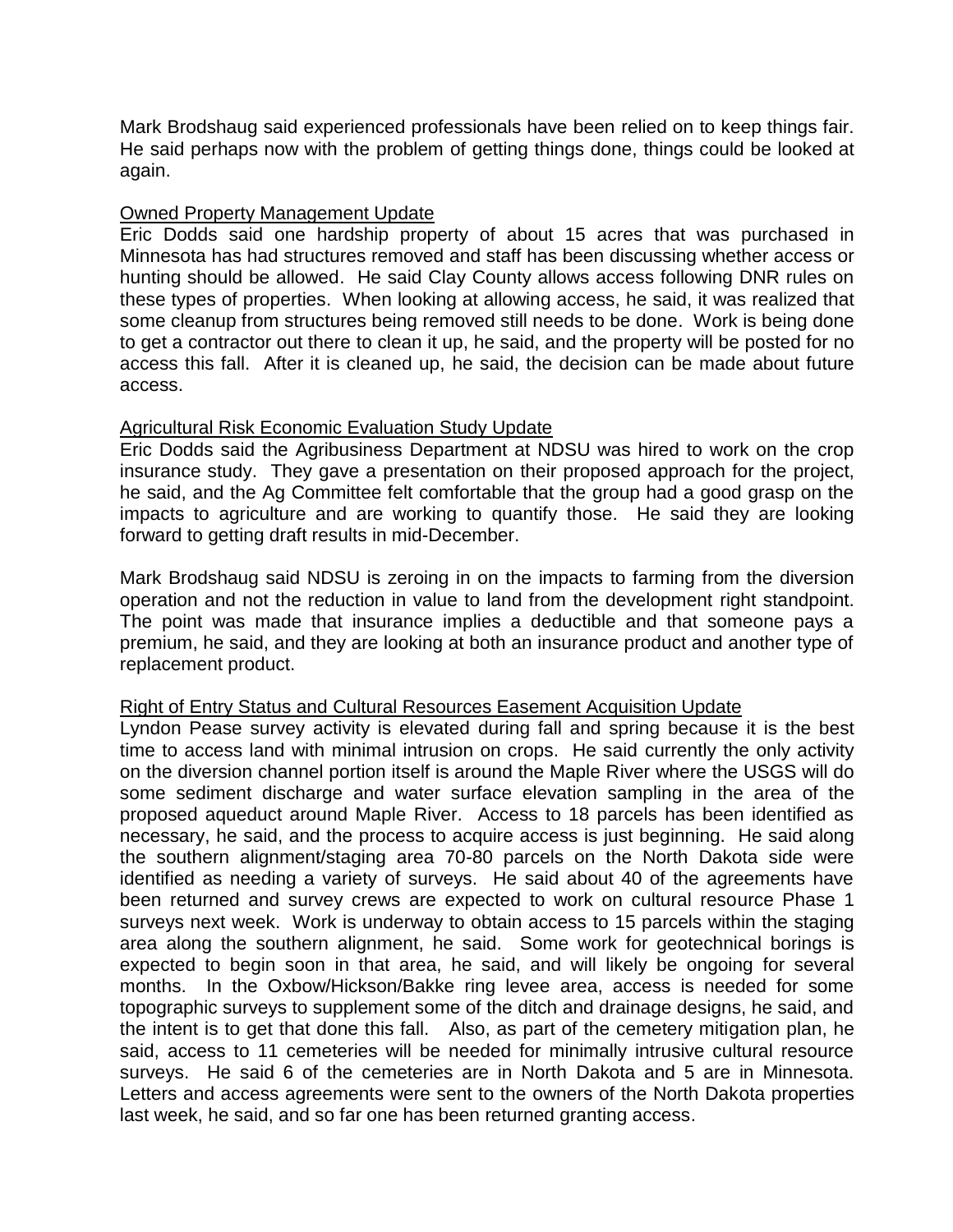In response to a question from Pat Zavoral about the percentage of completion of all the cultural research, Terry Williams said it is approximately 50 percent. She said after doing the southern embankment, about half the area in the staging area will have to be looked at. She said once the western channel alignment is optimized there will need to be more cultural resource surveys and borings done there.

# Other Business

Darrell Vanyo said he has exchanged letters with Governor Dayton and in one letter he indicated to the Governor that the Diversion Authority could take up lowering the work next year to the 100 year certified protection level without the diversion, rather than where it is at this year which is with the diversion. He said the difference is about six feet from where the top of the levee is on the south end to where it goes on the west and north ends. He said the thought behind that comes from discussions at the Diversion Authority meeting when the DNR was present and Randall Doneen indicated there would not be any issues with Minnesota state law in doing that. He said a response from the Governor indicated he is not able to comment due to the matter being in litigation. He said in the spirit of staying in the good graces of Minnesota, he would like this group to weigh in on that. He said this effort to work through the process would have additional costs involved with doing some things now and then coming back and doing it again later.

In response to a question from Mr. Vanyo about whether this is problematic for Oxbow, Jim Nyhof said he is hesitant to agree with putting off flood protection for Oxbow and finds it concerning to think this could delay things two years. He said he would like to know how this affects the timeline of the levee and the project overall. He said while delaying flood protection is a hard thing to swallow, he understands this may be necessary and wants to be cooperative, but would like a hard look taken at how this impacts the timeline.

Mr. Vanyo said he sees the work done on the south end of the levee as the most critical due to the homes going in that area. The 100 year certified protection is being provided if the current levels are continued, he said. He said after the EIS is completed and all that goes into getting permits, it could be a year or possibly 2016 before it could be put to current levels. He hopes people see that as being protected in today's environment, in terms of not having a diversion, he said, and they would be protected if the diversion proceeds.

Keith Berndt agreed that if the delay is that it can only be built to that height in the 2015 construction season there should not be an issue; however, if it goes into the 2016 construction season it might be another story.

In response to a question from Heidi Durand about the level of protection for Oxbow from a previous levee project, Keith Berndt said there may be practical protection to perhaps a 50 year level from a previous noncertified project; however, gaps had to be left in that levee along the river and emergency measures would be needed to plug holes.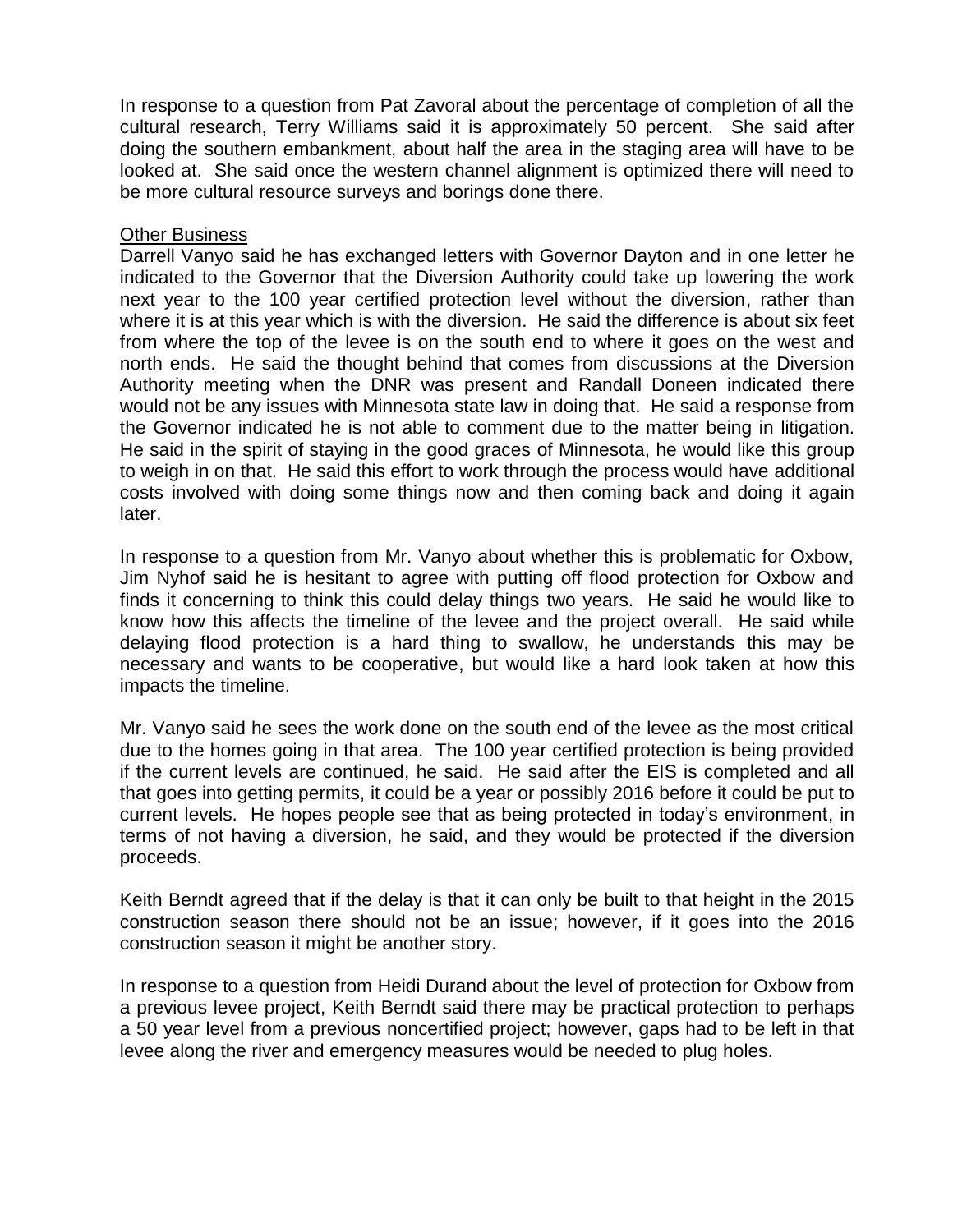Ms. Durand said she is from the Minnesota side and has heard quite loudly the DNR's request to honor the EIS. She said there is not a clear answer from the DNR and it is not clear that this action will help, and for that reason she will not vote in favor.

Darrell Vanyo said Kent Lokkesmoe and Randall Doneen of the DNR attended a meeting of the Diversion Authority and Mr. Doneen clearly stated that this move would meet Minnesota state law. He said he understands Ms. Durand's issues; however, he is comfortable moving ahead.

Jim Nyhof added that the original letter the City of Oxbow received from the DNR confirmed in writing that they would support certifiable protection to the 100 year level.

Jim Nyhof moved this committee forward its recommendation to the Diversion Authority to support constructing the remainder of the Oxbow/Hickson/Bakke Ring levee to the reduced, but still certifiable 100 year flood protection level, and to remain on the current timeline at the new reduced flood protection level until such time as the DNR analysis is complete and the Diversion Authority proceeds with the project. Pat Zavoral seconded the motion. All the members voted aye, except Heidi Durand who voted nay, and the motion was declared carried.

The next meeting will be Thursday, November 13, 2014 at 2:00 p.m.

The meeting adjourned at 2:56 p.m.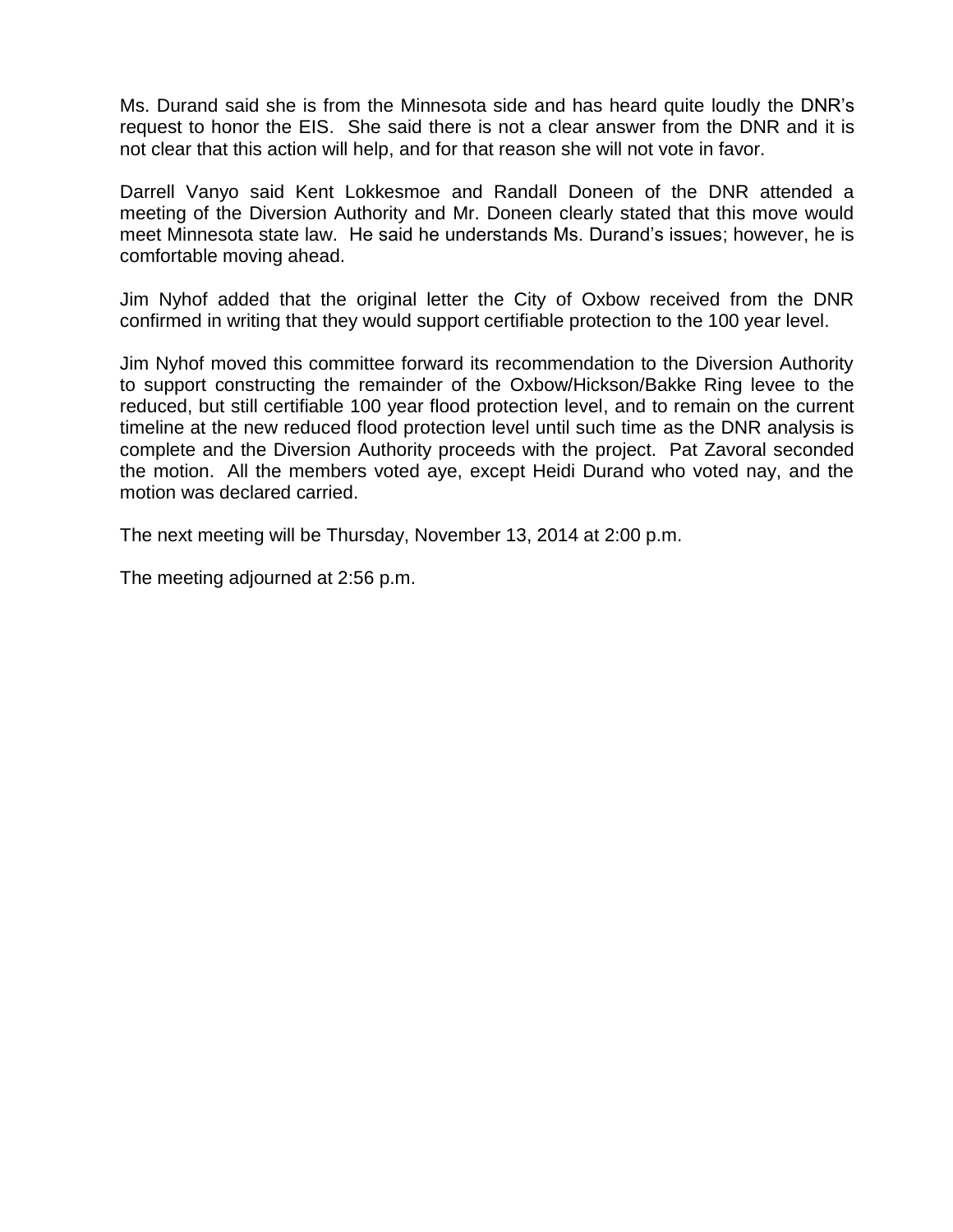

November 7, 2014

# Metro Flood Diversion Authority - Pifer's Land Management Update

Pifer's Land Management as of July 24, 2014, has sent out the following cash rent leases to tenants and cash rents payments for 2014 have been collected.

# Prior Owners - Dennis and Vicki Rust

#### **Tenants**

- Brent Rust NW ¼ Section 11-140-50 and S ½ Section 25-141-50  $\bullet$ Raymond Township
	- 3 year lease Rent Collected \$60,179.00
- Brian Rust NW 1/4 Section 1-140-50  $\bullet$ 3 year lease - Rent Collected \$17,234.00

## Prior Owner - Wayne Diekrager

## **Tenants**

• Brent Rust - NE % Section 11-140-50 Raymond Township 3 year lease - Rent Collected \$23,757.00

# Prior Owner - James and Ann Ueland

# **Tenants**

- James and Ann Ueland SE 1/4 Section 11-140-50
	- Raymond Township
	- 3 year lease Rent Collected \$21,500.00

Prior Owner - Diane Maier & Lucille Sorby

## **Tenants**

Mark Hyatt - SE 1⁄4 and S 1⁄2 NE 1⁄4 lying S of Wild Rice River, building site &  $\bullet$ driveway, N 1/2 SW 1/4, E 1/2 SE 1/4 SW 1/4 Section 2-137-49 Raymond Township 2 year lease - Rent Collected \$35,051.80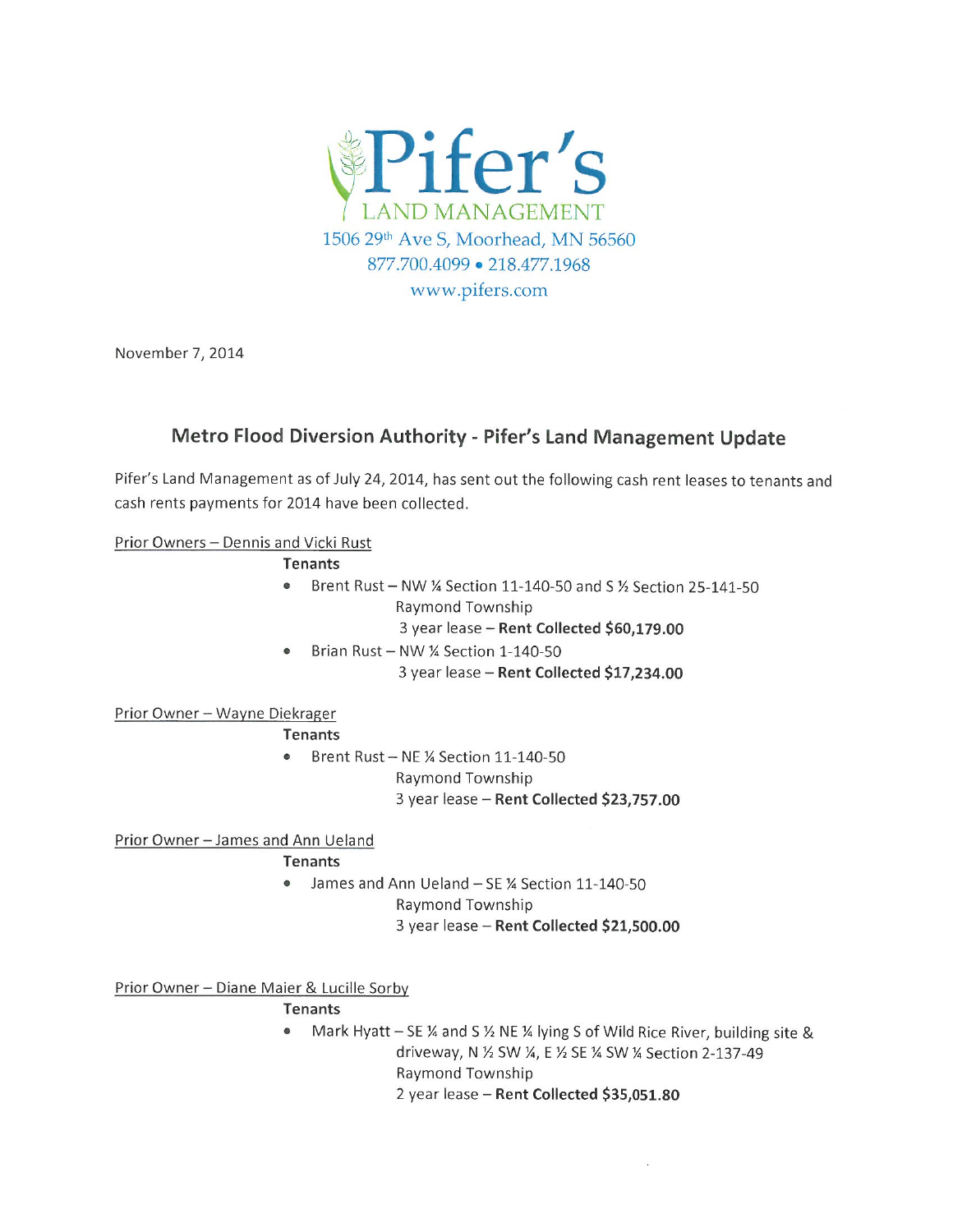## Prior Owner - Keith Monson, Flex Rental Agreement

Tenant

- Keith Monson NW ¼ Section 36-141-50
	- **Berlin Township**

5 year Flex Rent Contract - Base Rent collected \$15,892.00

Flex amount due November 30, 2014

## Prior Owner - Wayne Hoglund, Flex Rental Agreement

**Tenant** 

- Wayne Hoglund SW % Section 11-140-50  $\bullet$ 
	- Raymond Township

5 year Flex Rent Contract - Base Rent collected \$8,456.32; this was prorated based on the calendar year. Base rent for 2015 -2018 will be \$15,032.00

Flex amount due November 30, 2014

# Prior Owner - Wayne Hoglund, Flex Rental Agreement

Tenant

- Wayne Hoglund NW % Section 14-140-50  $\bullet$ 
	- Raymond Township

5 year Flex Rent Contract - Base Rent collected \$2,880.95; this was prorated based on the calendar year. Base rent for 2015 -2018 will be \$15,356.00

Flex amount due November 30, 2014

# Prior Owner - Cheryl Gorder

**Tenants** 

• Mark Hyatt - W 1/2 SE 1/4 SW 1/4 and SW 1/4 SW 1/4 Section 2-137-49 Pleasant Township, approximately 49.72+/- acre 2 year lease - collected \$2,858.90; this was the second  $\frac{1}{2}$  of the rent due for 2014, the first half payment was paid directly to Cheryl Gorder.

Financial recap based on the above rental amounts are as follows:

| Rental Income                      | \$187,809.97 |
|------------------------------------|--------------|
| Management Fee                     | (15,024.80)  |
| Withholding for RE Taxes           | (28, 771.17) |
| 5% withholding for misc. operating | (8,611.66)   |
| and misc. expense                  |              |
| Net Rent                           | \$135,402.34 |

Pifer's Land Management has dispersed the above amount to the Metro Flood Diversion Authority on November 7, 2014.